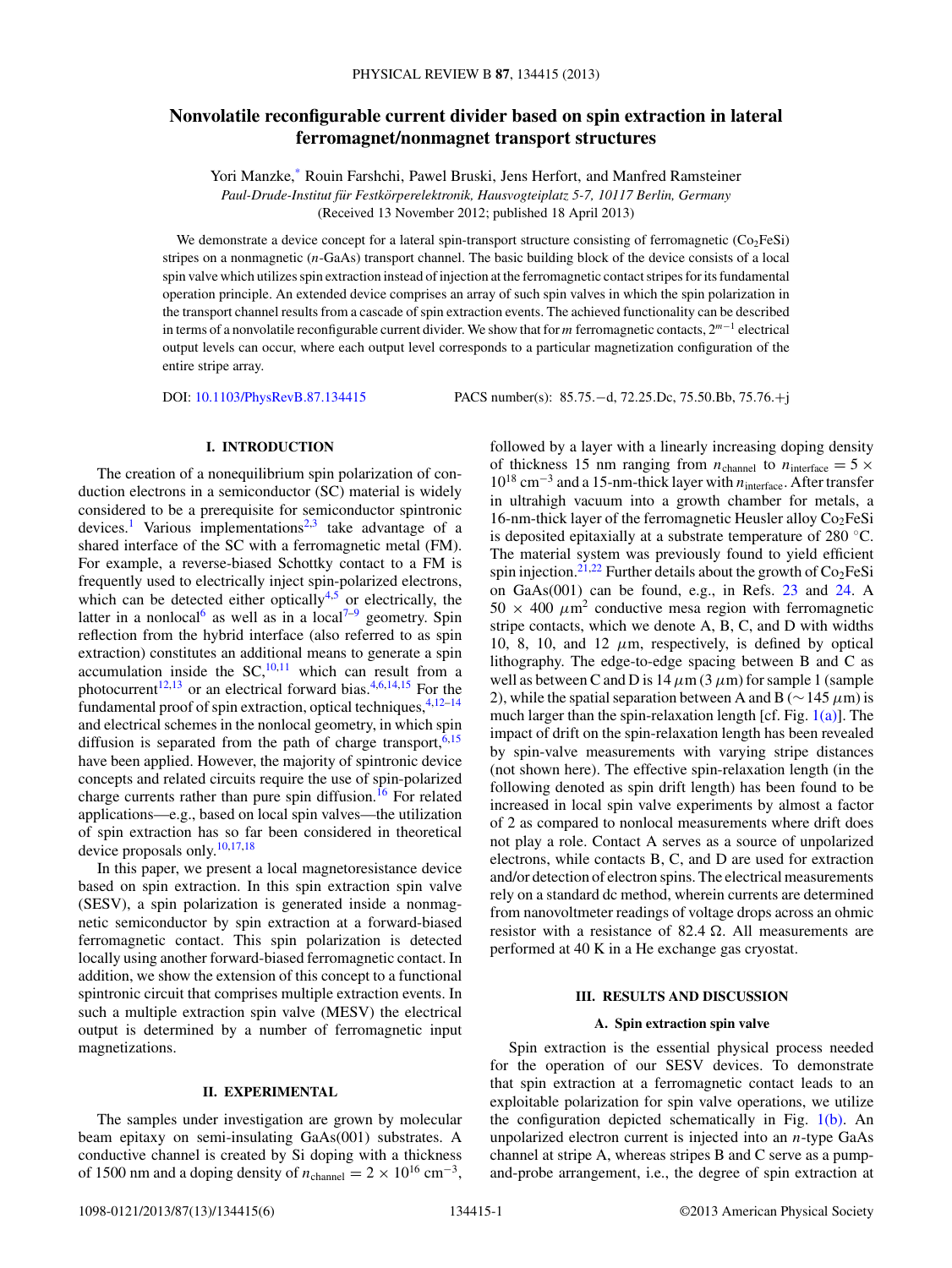<span id="page-1-0"></span>

FIG. 1. (Color online) (a) Optical micrograph of sample 1. (b) Schematic representation of a spin extraction experiment, with ferromagnetic electrodes B and C. Black arrows indicate the direction of net electron flow. (c) Output current  $I_C$  as a function of the in-plane magnetic field (applied along the ferromagnetic easy axis) for  $I_{\text{total}} = 500 \mu A$  at 40 K. Note that the switching field is of a stochastic nature, as seen from the different peak widths at positive and negative fields (Ref. [19\)](#page-5-0). The feature at  $H<sub>v</sub> = 0$  is attributed to dynamic nuclear polarization (Ref. [20\)](#page-5-0).

contact B is detected at stripe C via a spin-dependent contact resistance. In this current divider, a current source supplies a constant *I*<sub>total</sub>, such that electrons flow into both B and C stripes in a parallel manner. Since the spatial separation between stripes A and B exceeds the spin drift length in GaAs, the electron current is unpolarized when reaching contact B.

The partial current  $I_{\rm C}$  measured in sample 1 is shown in Fig. 1(c) as a function of the external magnetic field  $\mu_0 H_v$ applied along the easy axis of magnetization of the ferromagnetic stripes. Due to the different coercivities of the FM electrodes the system undergoes a switching sequence from a parallel (p) to an antiparallel (ap) configuration and back to a parallel configuration upon sweeping the field. Accordingly, we observe the switching of  $I_{\rm C}$  upon magnetization reversal of the FM stripes. This is an indication of magnetoresistance mediated by a spin polarization of the conduction electrons inside the semiconductor. The observed behavior is explained by a contact resistance of the probe stripe C which depends on the orientation of this spin polarization relative to the magnetization of stripe C. Obviously, the origin of the electron polarization is a spin-generation process at the pump stripe B. In contrast to the case of spin injection at contact B (see local spin-valve experiment described below), the resistance at stripe C decreases in the ap configuration, i.e., the spin polarization generated at the forward-biased FM/SC contact of stripe B is antiparallel to that generated by spin injection. This observation identifies spin extraction as the generation process at stripe B. Our measurements demonstrate that the electron polarization induced by spin extraction is sufficient to observe



FIG. 2. (Color online) (a) Current versus applied field for output leads C (top) and B (bottom) with  $I_{total} = 600 \mu A$  (sample 1) measured in separate runs. "p" and "ap" indicate the parallel and antiparallel magnetization configurations of B and C. (b) and (c) show simplified circuit diagrams for measurements of  $I_{\rm C}$  and *I*B, respectively. The contact resistances are represented by ohmic resistors (red), and the horizontal resistors (green) represent the resistance of the semiconductor channel.  $\Delta R_C$  denotes the spin dependence of the contact resistance, and the blue arrows indicate the direction of net electron flow.

a clear local spin-valve effect between the ferromagnetic stripes B and C.

A comparison of the field dependence of the output currents through contacts B and C is shown in Fig.  $2(a)$  for two separate measurements. While  $I_{\rm C}$  switches to a higher current state for an antiparallel magnetization configuration,  $I_B$  is found to be reduced for this configuration. This observation can be explained by a magnetization-dependent change in contact resistance at C, as depicted in Figs.  $2(b)$  and  $2(c)$ . The model circuits use an Ohmic approximation of all contact resistances. The current is unpolarized prior to the extraction event at contact B and thus experiences no magnetization-dependent resistance at that contact, whereas the polarized current into C leads to a spin-dependent resistance  $R_C \pm \Delta R_C/2$ . A higher (lower) contact resistance corresponds to the parallel (antiparallel) magnetization configuration of B and C.

The dependence of the spin extraction signal on the applied current is depicted in Fig. 3. The jumps in current



FIG. 3. (Color online) Output current changes  $\Delta I_C$  with applied current  $I_{total}$  (sample 1). The red solid line is the calculated current change resulting from a contact resistance change of  $\Delta R_C = 0.25 \Omega$ .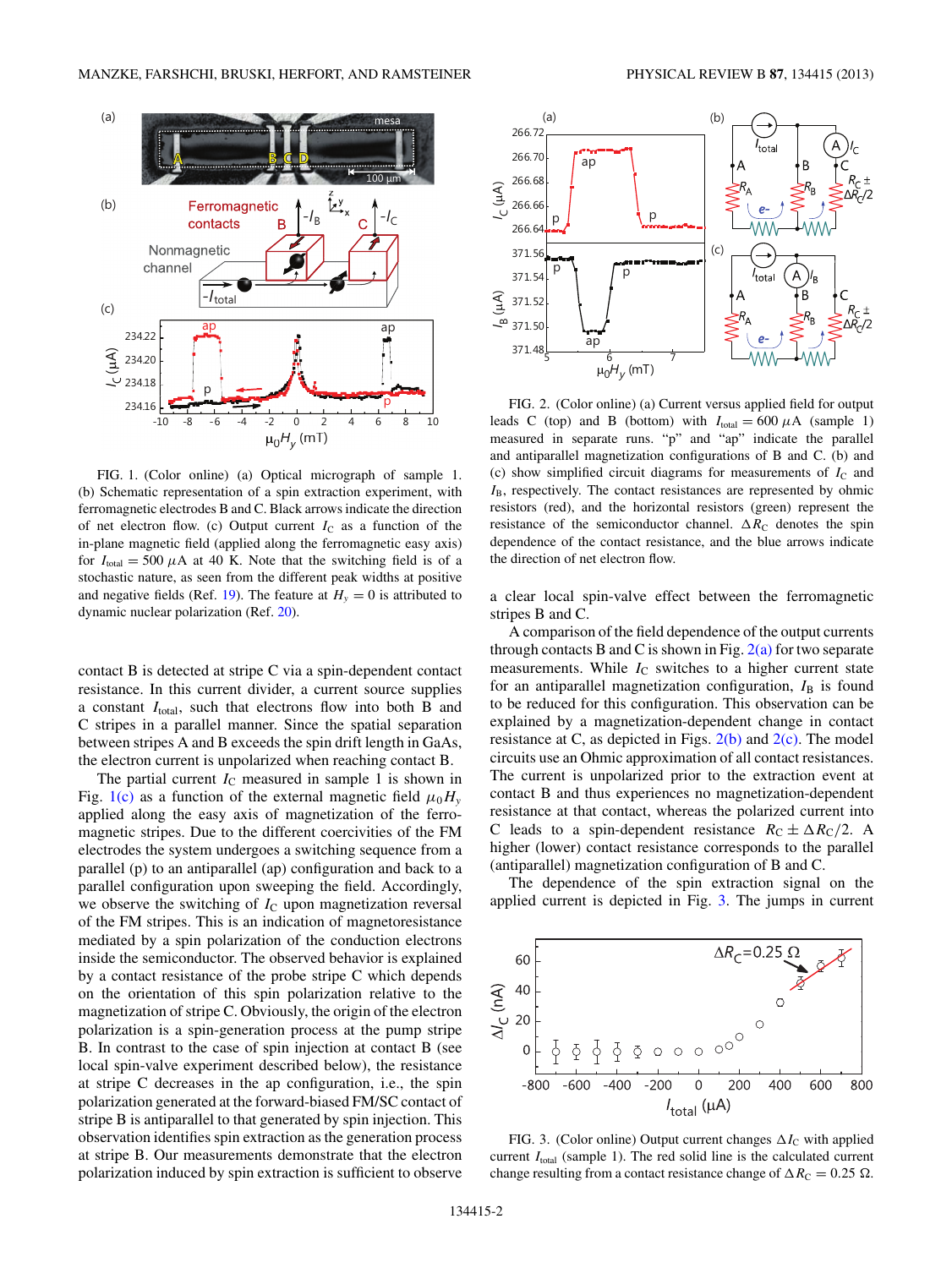<span id="page-2-0"></span>

FIG. 4. (Color online) (a) Local spin-valve resistance  $R_{BC}$  vs  $\mu_0 H$ <sub>y</sub> for contacts B and C on sample 1. (b) shows the corresponding circuit diagram.

upon magnetization reversal,  $\Delta I_C = I_{C,ap} - I_{C,p}$ , are seen to increase monotonically with  $I_{total}$ . When the electron flow is reversed, i.e., for a net electron flow from B and C into the faraway contact A, we observe no spin-dependent signals, which indicates that spin injection at B is not appreciably affected by a spin imbalance in the semiconductor channel. We analyze Kirchhoff's rules for the simple parallel circuit depicted in Fig. [2\(b\)](#page-1-0) to extract the spin-dependent part of the contact resistances  $\Delta R_C$  from the measured current changes. All resistances in the model circuit are approximated to be Ohmic<sup>25</sup> and are estimated from pairwise measurements of *IV* curves between all contacts.  $\Delta R_C$  is found to be about  $0.25$  Ω for 500  $\mu$ A  $\leqslant$  *I*<sub>total</sub>  $\leqslant$  700  $\mu$ A.

To quantify the efficiency of spin generation by extraction, we compare the spin-dependent contact resistances ( $\Delta R_C$ ) for two cases: spin extraction ( $\Delta R_{\rm C}^{\rm extr}$ ) and spin injection ( $\Delta R_{\rm C}^{\rm inj}$ ) at contact B. For the injection we measure the local magnetoresistance between B and C with all other leads disconnected (Fig. 4). Such a local spin valve (LSV) experiences a voltage change for a constant applied current when the magnetization directions of the electrodes undergo a transition between the parallel and antiparallel configurations. This can be described by a change in contact resistance at contact C due to spin injection at contact B. The magnetoresistance  $\Delta R = R_p - R_{ap}$ is then estimated as  $\Delta R_{\text{C}}^{\text{inj}} = -0.37 \Omega$  for an applied current of 266  $\mu$ A. For both the LSV and the SESV, the spin-dependent resistances can be approximated by

$$
\Delta R_{\rm C}^{\rm extr/inj} = S_{\rm C}^{\rm extr/inj} \delta = S_{\rm B}^{\rm extr/inj} e^{-d/\lambda_{\rm S}} \delta,
$$

where  $S_B^{\text{extr/inj}}$  ( $S_C^{\text{extr/inj}}$ ) denote the electron spin polarizations arriving at contact B (C) generated by extraction or injection,  $\lambda$ <sub>S</sub> denotes the spin drift length in the SC, *d* denotes the separation between contacts B and C, and  $\delta$  a quantity proportional to the detection efficiency. Since the detection mechanism is the same for the LSV and the SESV, we can compare the spin generation efficiencies  $\eta^{\text{extr/inj}} \propto S_B^{\text{extr/inj}}$ ,

$$
\eta^{\text{extr}}/\eta^{\text{inj}} = \Delta R_{\text{C}}^{\text{extr}}/\Delta R_{\text{C}}^{\text{inj}} \cong -0.7.
$$

From this estimate, two important results can be deduced: First, the spin generation by extraction is of a comparable efficiency as the spin generation by spin injection. Second, the nonequilibrium spin polarization resulting from a forward bias



FIG. 5. (Color online) (a) shows the output voltage  $V_{CD}$  of a double extraction spin valve upon sweeping  $\mu_0 H_y$  for sample 2 with  $I_1 = 400 \mu A$  and  $I_2 = 50 \mu A$ . The circuit schematic is depicted in (b). (c) shows all six sequences of the output voltage changes  $\Delta V_{CD}$ with sweeping  $\mu_0 H_y$ . The corresponding magnetization configurations are indicated by black arrows.

across the Schottky contact exhibits an opposite sign compared to a reverse bias, which confirms our expectation.

## **B. Multiple extraction spin valve**

The spin extraction experiment depicted above can be regarded as a building block of an extended device with a more complex functionality, which we will refer to as a MESV. Data is shown in Fig.  $5(a)$  for sample 2 in a geometry that comprises three ferromagnetic output electrodes, as depicted in Fig. 5(b). Here, the electrical current flows from the remote contact A into the contacts B, C, and D in a parallel manner. Again, the extracted spin information from contact B is sensed by contact C. An additional contact D then senses the extracted spins from both B and C. The measurement of  $V_{CD}$  across the additional current source  $I_2$  has the advantage of a higher sensitivity to spin-dependent changes in resistance at contacts C and D and yields a lower noise level in our experiments. However, qualitatively equivalent data can be obtained for the output current  $I_D$  measured without the additional current source  $I_2$  (not shown here). As seen from Fig.  $5(a)$ , we can access three output voltage levels by sweeping the field from negative to positive ferromagnetic saturation. Each voltage level corresponds to a particular magnetization configuration of contacts B, C, and D. The order of magnetization reversals again occurs in a stochastic manner. As a consequence, we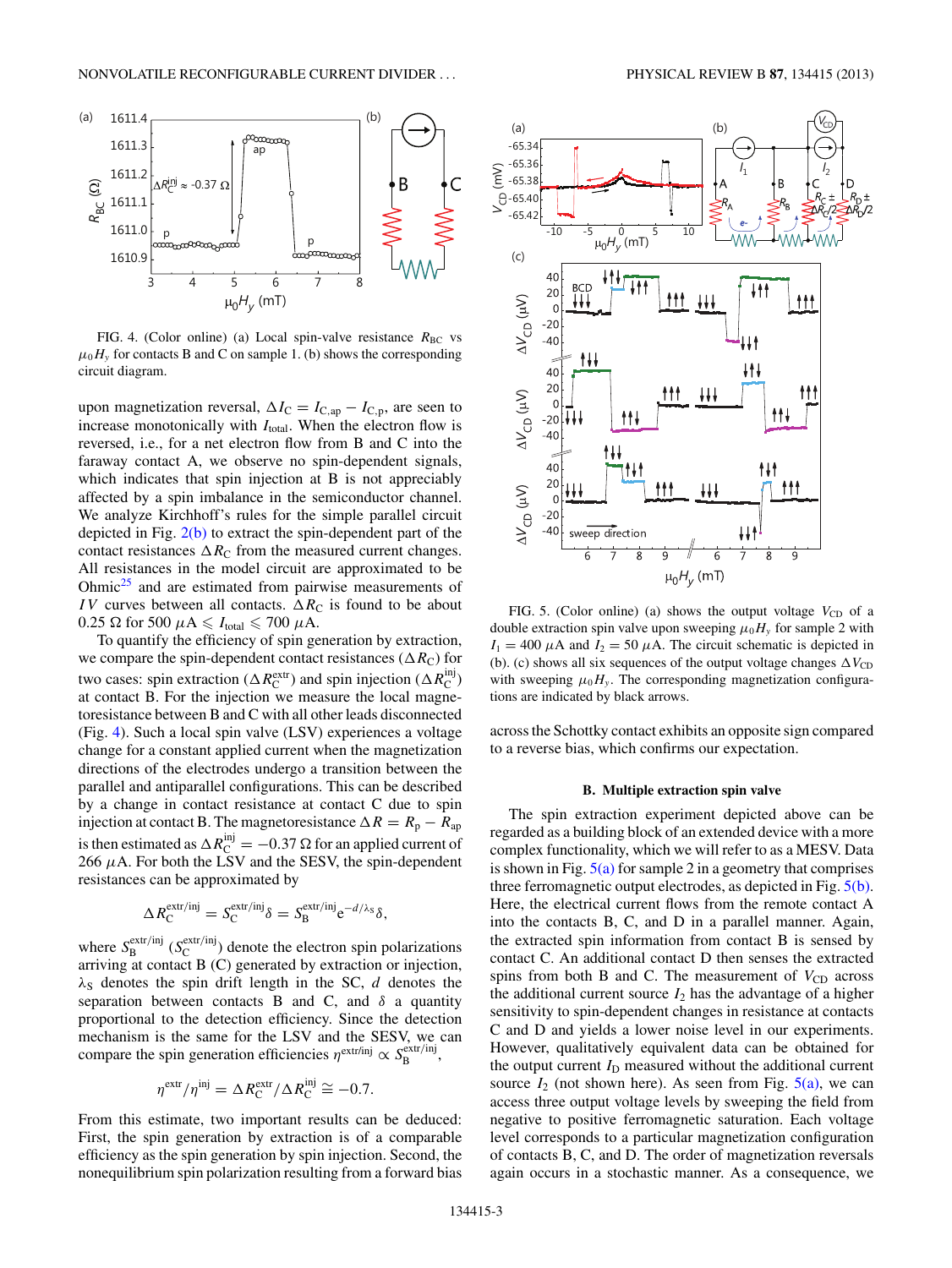<span id="page-3-0"></span>

FIG. 6. (Color online) Hanle-effect measurements of the double extraction spin valve (sample 2). (a) shows an aborted measurement of  $V_{CD}$  upon sweeping  $\mu_0 H_y$ . (b) depicts Hanle voltages  $V_{local}$  as a function of the out-of-plane field  $\mu_0 H_z$  in the local geometry for the denoted electrode pairs with a subtracted background voltage  $V_{local,0}$ .

can observe all six possible sequences of single switching events that lead to a complete reversal of the magnetization configuration from  $\downarrow \downarrow \downarrow$  (BCD) to  $\uparrow \uparrow \uparrow$ , depicted in Fig. [5\(c\).](#page-2-0) Four output levels are observed, as indicated by colors.

To assign the corresponding magnetization configurations [denoted by the black arrows in Fig.  $5(c)$ ] to the different output levels, we investigate spin dephasing in the Hanle geometry with a magnetic field applied out of the sample plane, which corresponds to the magnetic hard axis of the FM contacts and thus the in-plane magnetization is maintained for the applied magnetic fields. An example of such Hanle measurements is shown in Fig. 6. First, the output level of interest is prepared by aborting a sweep of the in-plane magnetic field  $\mu_0 H_y$  in the MESV configuration [cf. Fig.  $6(a)$ ]. Then, Fig.  $6(b)$  depicts the local voltages for a constant applied current of 400 *μ*A in an LSV arrangement as a function of  $\mu_0 H_z$  for the denoted electrode pairs. The observed Hanle curve shapes allow for a mutual determination of the relative magnetizations of B, C, and D. More specifically, spin dephasing with increasing field leads to a peak (dip) at  $H_z = 0$  for an antiparallel (parallel) magnetization orientation of the two contacts. Consequently, the magnetization configuration ↑↑↓ (BCD) is deduced for the aborted output level. All other magnetization configurations can be assigned to their corresponding voltage levels in the same way.

The output levels  $\Delta V_{\text{CD}}$  in Fig. [5\(c\)](#page-2-0) can be explained quantitatively by regarding a simple model circuit shown in Fig.  $5(b)$ . Table I shows the measured output voltages and the corresponding calculated spin-induced contact resistance changes for all configurations using a realistic set of parameters. $26$  The circuit model is consistent with the experimental data within the sensible restrictions that (a) the contact resistance of C is dependent on the relative orientation of the magnetizations of B and C (high for parallel, low for antiparallel), and (b) the spin dependence of the contact resistance of D is dominated by the relative magnetization orientation of C and D.

Furthermore, using a simple model for spin transport (see the Appendix), which involves the spin extraction efficiency  $(\eta^{\text{extr}})$  and the spin drift length ( $\lambda$ <sub>S</sub>) as the only adjustable parameters, we can connect the contact resistances  $\Delta R_C$ and  $\Delta R_{\text{D}}$  to the incoming spin polarizations  $S_{\text{C}}$  and  $S_{\text{D}}$  to confirm our model of multiple spin extraction. Based on nonlocal spin-valve measurements in similar device structures, we have chosen  $\eta^{\text{extr}} = 16\%$  and  $\lambda_{\text{S}} = 11 \mu \text{m}$  as realistic parameters. These values yield spin polarizations that are proportional to the corresponding absolute values of  $\Delta R_C$ and  $\Delta R_{\rm D}$  within the experimental error, where the sign of  $\Delta R_{\text{C}}$  and  $\Delta R_{\text{D}}$  is determined by the relative orientation of the spin polarization and the contact magnetization (see Table I). Note that the observation  $\Delta R_{\text{D}} > \Delta R_{\text{C}}$  for the magnetizations B and C being parallel indicates an increased spin polarization induced by the cascade of two extraction events. The same relative change of the spin polarizations  $(S_D > S_C)$  is obtained by our simple transport model. For an increased amount of ferromagnetic stripes comprising parallel magnetization orientations, the same model predicts that a highly spin-polarized drift current should be achievable by multiple spin extraction.<sup>27</sup> Note that the predicted substantial enhancement of spin polarization requires a device size which does not exceed a few spin drift lengths. However, further experiments on MESVs containing a larger number of stripes are needed to verify this prospect.

Generally, in a MESV nonvolatile input magnetization states are used to control an output voltage or current, which can be measured in each of the output leads. Consequently, the concept of multiple spin extraction and detection opens up the possibility for multilevel logic functionality. In a scaled-up device with *m* ferromagnetic electrodes as binary inputs one obtains 2*<sup>m</sup>*−<sup>1</sup> output states due to the fact that all FM electrodes but the first act in a dual role as spin detectors and generators. For such kind of MESV devices one has to consider that an increased number of output electrodes results in a reduced spin signal in one particular contact, which potentially imposes challenges on the sensitivity of the detection. Note that the symmetrically equivalent magnetization configurations (such as  $\downarrow \uparrow \downarrow$  and  $\uparrow \downarrow \uparrow$  in Table I) share a common output level. Therefore, unique assignment of an electrical output level to its corresponding magnetization configuration requires the knowledge of one input magnetization.

One potential application of the MESV is the readout of magnetic data. The magnetization directions of the ferromagnetic electrodes can be regarded as an array of stored

TABLE I. Experimental double extraction spin-valve output levels  $\Delta V_{\text{CD}}$  [see Fig.  $5(c)$ ], spin-dependent contact resistances, and spin-polarization values deduced from modeling. The upper (lower) sign of  $S_{\text{C}}$  and  $S_{\text{D}}$  corresponds to the magnetization state  $\uparrow (\downarrow)$  of contact B.

| Conf. (BCD)             | $\uparrow \uparrow \uparrow$ , $\downarrow \downarrow \downarrow$ | $\uparrow \uparrow \downarrow, \downarrow \downarrow \uparrow$ | $\uparrow \downarrow \uparrow$ , $\downarrow \uparrow \downarrow$ | ↑↓↓, ↓↑↑         |
|-------------------------|-------------------------------------------------------------------|----------------------------------------------------------------|-------------------------------------------------------------------|------------------|
| $\Delta V_{CD}$ (Expt.) | $0$ by def.                                                       | $(-34\pm4) \mu V$                                              | $(27\pm3) \mu V$                                                  | $(43\pm2) \mu V$ |
| $\Delta R_C$            | $0.62 \Omega$                                                     | $0.62 \Omega$                                                  | $-0.62 \Omega$                                                    | $-0.62 \Omega$   |
| $\Delta R_{\rm D}$      | $0.68\ \Omega$                                                    | $-0.68$ $\Omega$                                               | $-0.32 \Omega$                                                    | $0.32 \Omega$    |
| $S_{\rm C}$             | $\pm 0.054$                                                       | $\pm 0.054$                                                    | $\pm 0.054$                                                       | $\pm 0.054$      |
| $S_{\rm D}$             | $\pm 0.059$                                                       | $\pm 0.059$                                                    | $\mp 0.030$                                                       | $\mp 0.030$      |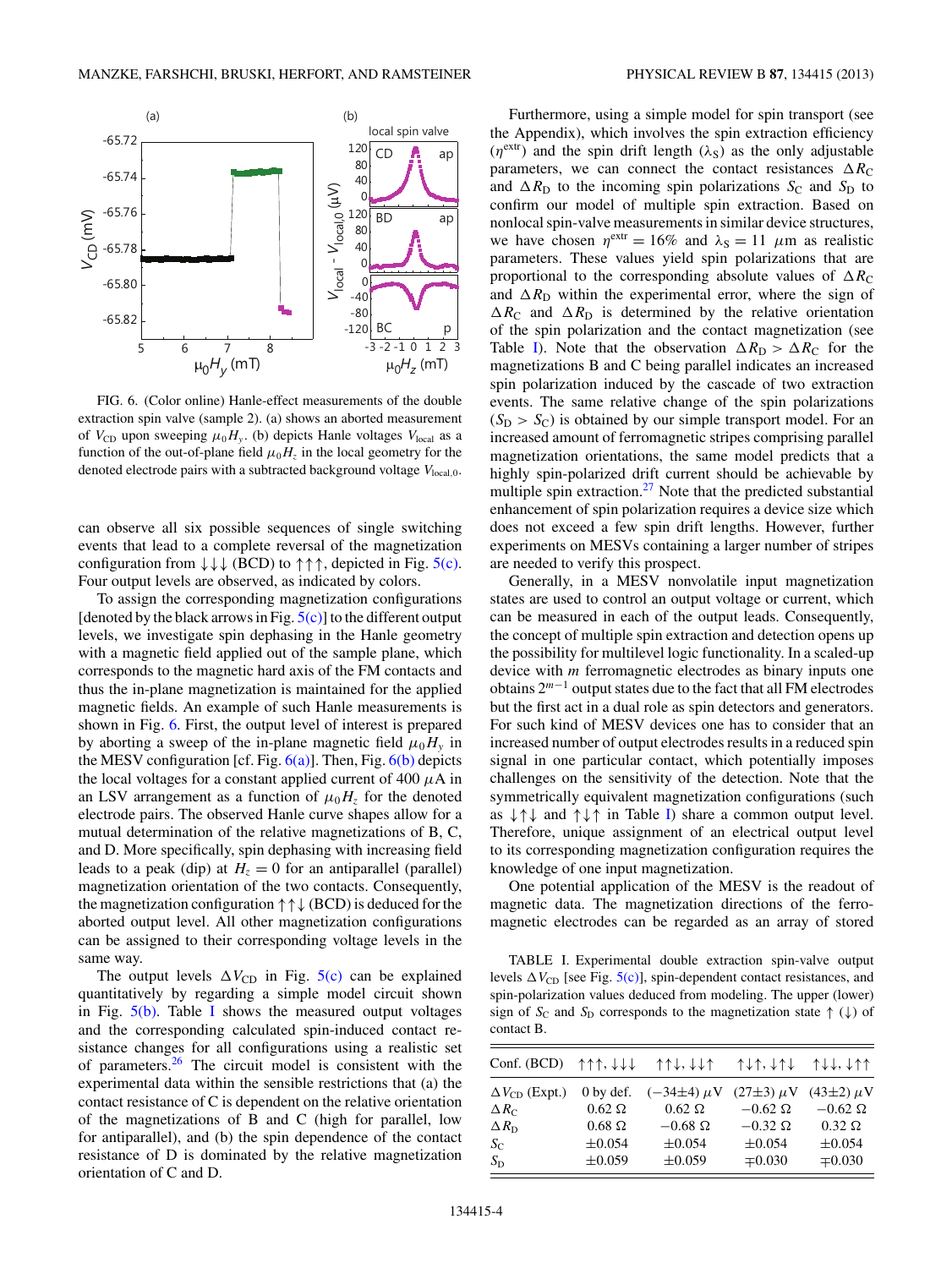<span id="page-4-0"></span>

FIG. 7. (Color online) Current divider schematic for spintransport model. See text for an explanation of the labels.

information. Since the electrical output state of a MESV reflects the magnetization configuration of the entire system, an array of magnetic bits can be read by performing only one measurement. This concept might allow for a comparably simple cell architecture and circuit design compared to conventional magnetoresistive random access memory.

## **IV. CONCLUSION**

In conclusion, the local electrical detection of electron spins generated at a forward-biased SC/FM Schottky contact by spin extraction is demonstrated. This concept constitutes a magnetoresistance device, which we refer to as a spin extraction spin valve. Also, we demonstrate an extended spin-valve device based on multiple extraction, which appears to be promising for potential spintronic applications.

## **ACKNOWLEDGMENTS**

We thank Paulo Santos for a careful reading of the manuscript as well as Angela Riedel, Walid Anders, and Gerd Paris for technical assistance. Financial support from the DFG via SPP 1538 is gratefully acknowledged.

## **APPENDIX**

To describe spin transport in our MESV devices, we consider two subsequent ferromagnetic stripes  $j$  and  $j + 1$ in a multistripe structure, as shown in Fig. 7. The incoming electron current  $I_j^{\text{in}}$  at node  $P_j$  is characterized by the partial

\* manzke@pdi-berlin.de

- <sup>1</sup>*Handbook of Spin Transport and Magnetism*, edited by E. Y. Tsymbal and I. Žutić (Chapman and Hall/CRC, London, 2011).
- 2K. Ando, S. Takahashi, J. Ieda, H. Kurebayashi, T. Trypiniotis, C. H. W. Barnes, S. Maekawa, and E. Saitoh, [Nature Mater.](http://dx.doi.org/10.1038/nmat3052) **10**, 655 [\(2011\).](http://dx.doi.org/10.1038/nmat3052)
- 3J.-C. Le Breton, S. Sharma, H. Saito, S. Yuasa, and R. Jansen, [Nature \(London\)](http://dx.doi.org/10.1038/nature10224) **475**, 82 (2011).
- 4S. A. Crooker, M. Furis, X. Lou, C. Adelmann, D. L. Smith, C. J. Palmstrøm, and P. A. Crowell, [Science](http://dx.doi.org/10.1126/science.1116865) **309**, 2191 [\(2005\).](http://dx.doi.org/10.1126/science.1116865)

currents  $\uparrow I_j^{\text{in}}$  and  $\downarrow I_j^{\text{in}}$  of opposite spin polarization and the corresponding polarization  $S_j^{\text{in}}$ ,

$$
I_j^{\text{in}} = {}^{\uparrow} I_j^{\text{in}} + {}^{\downarrow} I_j^{\text{in}}, \tag{A1}
$$

$$
S_j^{\text{in}} = \frac{\uparrow I_j^{\text{in}} - \downarrow I_j^{\text{in}}}{\uparrow I_j^{\text{in}} + \downarrow I_j^{\text{in}}}.
$$
\n(A2)

The outgoing electron current  $I_j^{\text{out}}$  at  $P_j$  is assumed to be generated by a spin-dependent reflection at the ferromagnetic stripe *j*. The resulting spin extraction is given by the reflection coefficient *η*,

$$
{}^{\uparrow}I_j^{\text{out}} = a(1 \pm \eta)^{\uparrow}I_j^{\text{in}},\tag{A3}
$$

$$
{}^{\downarrow}I_j^{\text{out}} = a(1 \mp \eta) {}^{\downarrow}I_j^{\text{in}}, \tag{A4}
$$

with the sign on the right side of the expression given by the relative orientation of the electron polarization and the magnetization orientation of stripe  $j$ . The factor  $a$  accounts for a change in absolute current. The electron polarization  $S_j^{\text{out}}$ of the outgoing current at  $P_i$ ,

$$
S_j^{\text{out}} = \frac{\uparrow I_j^{\text{out}} - \downarrow I_j^{\text{out}}}{\uparrow I_j^{\text{out}} + \downarrow I_j^{\text{out}}},\tag{A5}
$$

is subject to spin relaxation which leads to a reduced polarization of the incoming electron current at  $P_{j+1}$ ,

$$
S_{j+1}^{\text{in}} = S_j^{\text{out}} e^{-d_j/\lambda_s},\tag{A6}
$$

where  $d_i$  is the distance between stripes *j* and  $j + 1$  and  $\lambda_s$ is the spin drift length. Normalizing the incoming electron current at  $P_{j+1}$ , the resulting partial currents are given by

$$
{}^{\uparrow}I_{j+1}^{\text{in}} = \frac{1}{2} \big( S_{j+1}^{\text{in}} + 1 \big) , \tag{A7}
$$

$$
{}^{\downarrow}I_{j+1}^{\text{in}} = 1 - {}^{\uparrow}I_{j+1}^{\text{in}}.
$$
 (A8)

Note that we regard dimensionless currents since we are eventually interested in the spin polarizations only. Finally, we expect the resistance change at stripe  $j + 1$  to be proportional to the polarization of the incoming electron current:

$$
\Delta R_{j+1} = c S_{j+1}^{\text{in}}.\tag{A9}
$$

Using a proportionality constant of  $c = 11 \Omega$  together with  $\eta = 16\%$  and  $\lambda_s = 11 \mu m$ , we achieve very good agreement with the experimental data given in Table [I.](#page-3-0)

- 5H. J. Zhu, M. Ramsteiner, H. Kostial, M. Wassermeier, H.-P. Schönherr, and K. H. Ploog, *Phys. Rev. Lett.* **87**[, 016601 \(2001\).](http://dx.doi.org/10.1103/PhysRevLett.87.016601)
- 6X. Lou, C. Adelmann, S. A. Crooker, E. S. Garlid, J. Zhang, K. S. M. Reddy, S. D. Flexner, C. J. Palmstrøm, and P. A. Crowell, [Nat.](http://dx.doi.org/10.1038/nphys543) Phys. **3**[, 197 \(2007\).](http://dx.doi.org/10.1038/nphys543)
- <sup>7</sup>M. Ciorga, C. Wolf, A. Einwanger, M. Utz, D. Schuh, and D. Weiss, AIP Advances **1**[, 022113 \(2011\).](http://dx.doi.org/10.1063/1.3591397)
- 8P. Chen, J. Moser, P. Kotissek, J. Sadowski, M. Zenger, D. Weiss, and W. Wegscheider, Phys. Rev. B **74**[, 241302 \(2006\).](http://dx.doi.org/10.1103/PhysRevB.74.241302)
- 9K. Kasahara, Y. Baba, K. Yamane, Y. Ando, S. Yamada, Y. Hoshi, K. Sawano, M. Miyao, and K. Hamaya, [J. Appl. Phys.](http://dx.doi.org/10.1063/1.3670985) **111**, 07C503 [\(2012\).](http://dx.doi.org/10.1063/1.3670985)